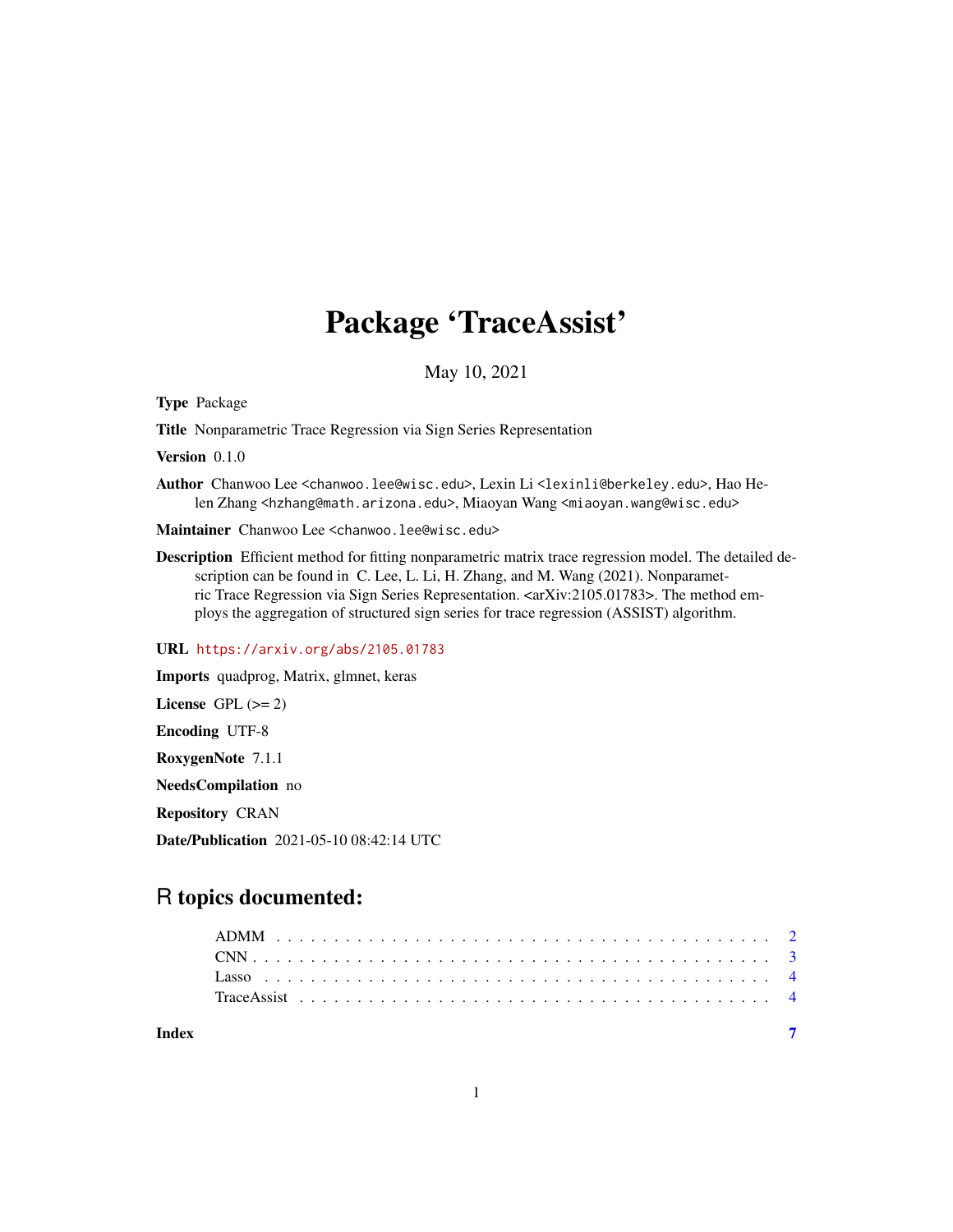#### <span id="page-1-0"></span>Description

Implement an ADMM algorithm to optimize the weigthed classificiation loss.

#### Usage

```
ADMM(X,ybar,Weight,Covariate=NULL,r,srow,scol,lambda=0,rho.ini=1)
```
#### Arguments

| X         | A list of matrix-valued predictors.                                                       |  |  |  |  |  |  |
|-----------|-------------------------------------------------------------------------------------------|--|--|--|--|--|--|
| ybar      | A vector of shifted response variables.                                                   |  |  |  |  |  |  |
| Weight    | Classification weight.                                                                    |  |  |  |  |  |  |
| Covariate | Additional covariates including intercept. Covariate = NULL indicates no co-<br>variates. |  |  |  |  |  |  |
| r         | The rank of coefficient matrix to be fitted.                                              |  |  |  |  |  |  |
| srow      | The number of zero rows in coefficient matrix.                                            |  |  |  |  |  |  |
| scol      | The number of zero columns in coefficient matrix.                                         |  |  |  |  |  |  |
| lambda    | Lagrangian multiplier. Default is zero.                                                   |  |  |  |  |  |  |
| rho.ini   | Initial step size. Default is 1.                                                          |  |  |  |  |  |  |

#### Value

The returned object is a list of components.

intercept - The estimated intercept of the classifier.

P\_row - The left-singular vectors of the coefficient matrix.

P\_col - The right-singular vectors of the coefficient matrix.

obj - Trajectory of weighted classification loss values over iterations.

iter - The number of iterations.

fitted - A vector of fitted reponse from estimated classifier.

B - The estimated coefficient matrix of the classifier.

#### References

Lee, C., Li, L., Zhang, H., and Wang, M. (2021). Nonparametric Trace Regression via Sign Series Representation. *arXiv preprint arXiv:2105.01783*.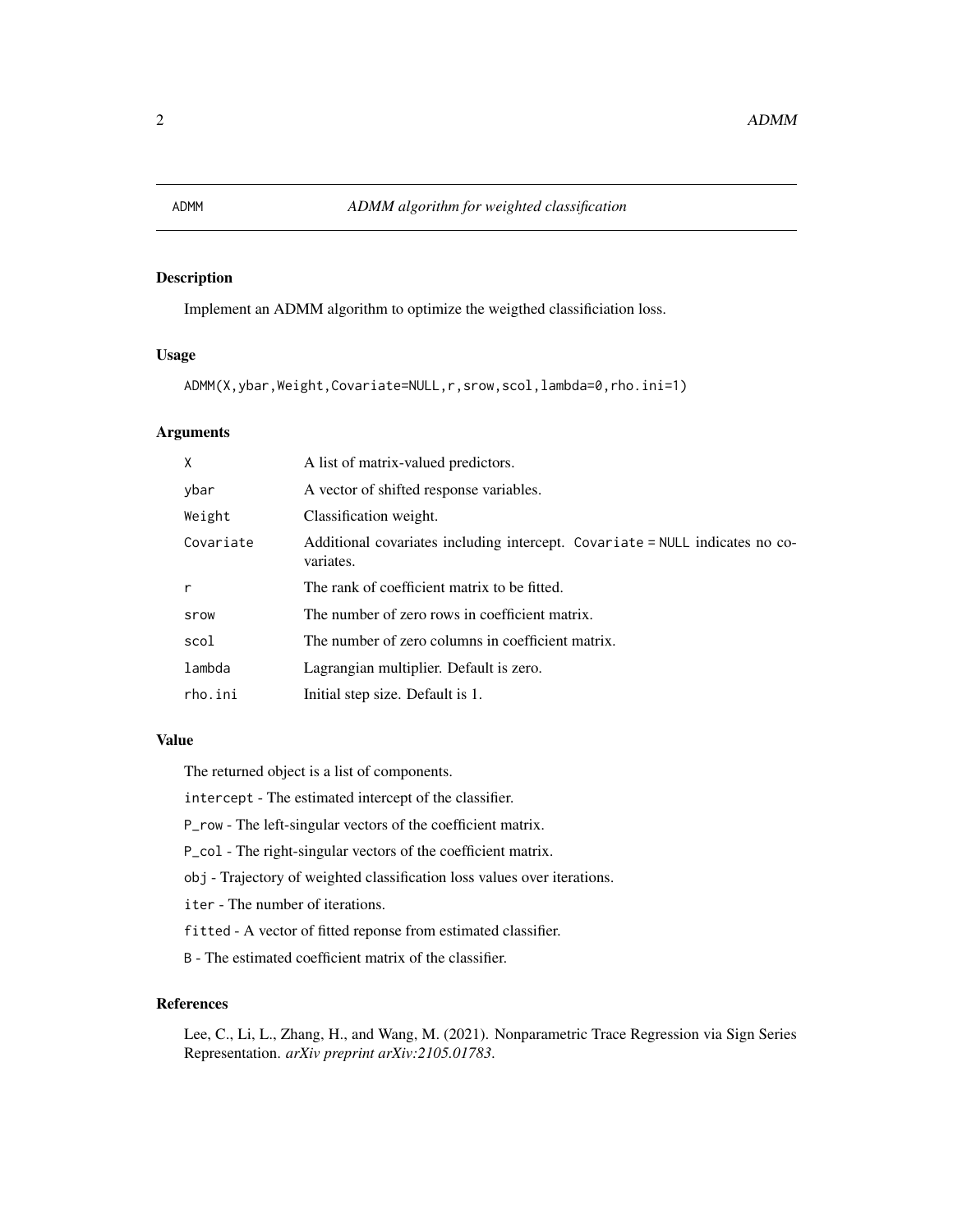#### <span id="page-2-0"></span> $CNN$  3

#### Examples

```
#### Generate matrix predictors ##########
X = list()for(i in 1:10){
X[[i]] = matrix(runif(4, -1, 1), nrow = 2, ncol = 2)}
#### Generate coefficient matrix #########
B = runif(2,-1,1)%*%t(runif(2,-1,1))
#### Generate response variables #########
y = NULLfor(i in 1:10){
y = c(y, sign(sum(X[[i]]*B) + rnorm(1, sd = 0.1)))}
#### classification with equal weights #########
res = ADMM(X, y, rep(1, 10), r = 1, srow = 0, scol = 0)
### Misclassification rate on training data ######
mean(sign(res$fitted)-y)
```
CNN *Convolutional Neural Network (CNN) with two hidden layers*

#### Description

Implement a CNN with two hidden layers and ReLU activation.

#### Usage

 $CNN(X, y, X_new, plot. figure = FALSE)$ 

#### Arguments

| X           | A list of matrix-valued predictors.                     |
|-------------|---------------------------------------------------------|
| - V         | Binary response variable.                               |
| X new       | A list of new matrices in the test data.                |
| plot.figure | Option for plotting trajectory of accuracy over epochs. |

#### Value

The returned object is a list of components.

prob - The predicted probabilities for the test data.

- class The estimated binary response for the test data.
- history The trajectory of classification accuracy over epochs.

acc - The classification accuracy on test data.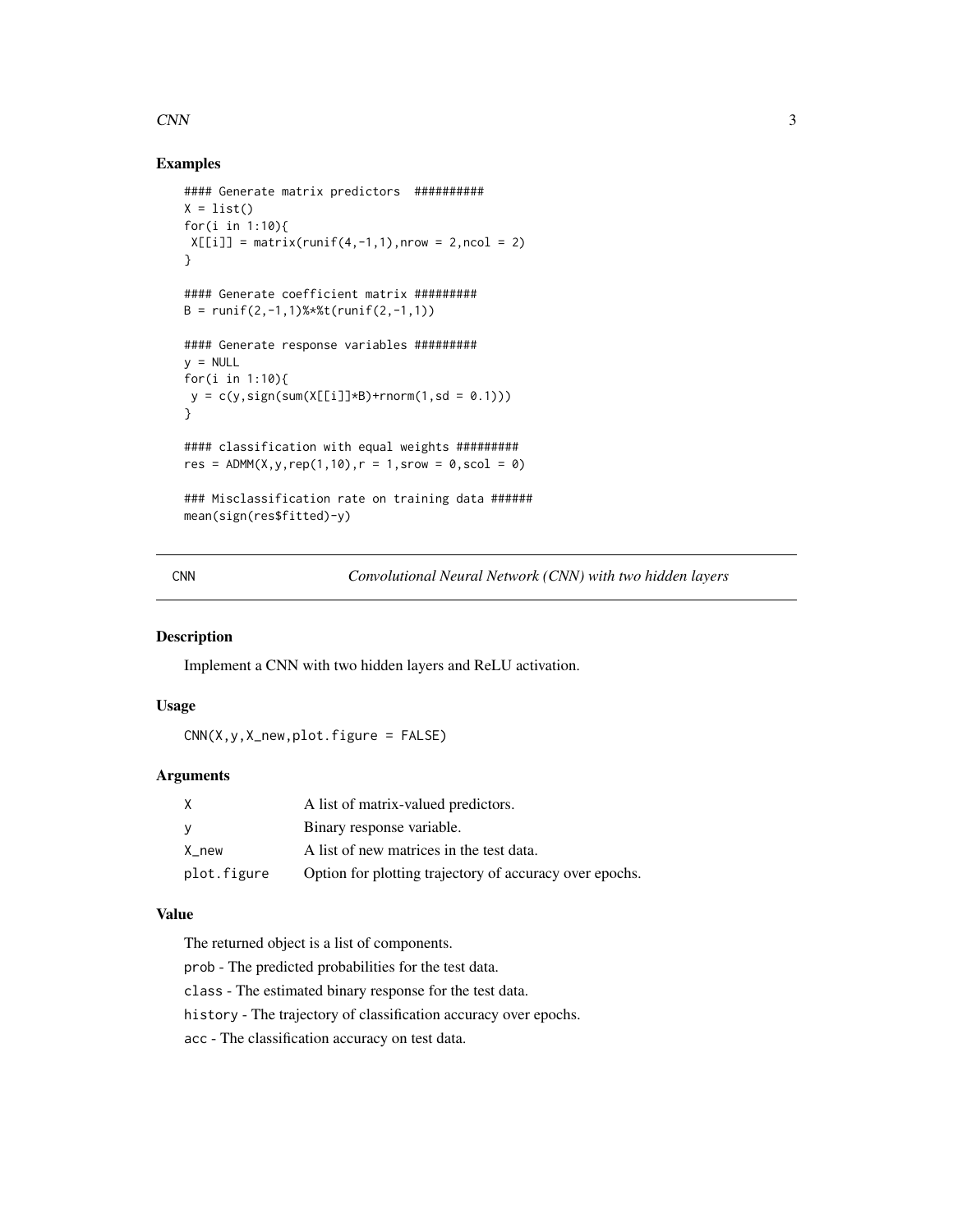<span id="page-3-0"></span>

#### Description

Fit a logistic probability model based on Lasso penalty

#### Usage

```
Lasso(xvec,y,xnew,lambda)
```
#### Arguments

| xvec   | An input matrix. Each row is a vectorized predictor.                                        |
|--------|---------------------------------------------------------------------------------------------|
| V      | Binary response variable.                                                                   |
| xnew   | New predictors in the test data. Organized as a matrix with each row being a<br>data point. |
| lambda | The regularization penalty.                                                                 |

#### Value

The returned object is a list of components.

B\_est - The estimated coefficient vector of linear predictor.

prob - The predicted probabilities for the test data.

TraceAssist *Aggregation of structured sign series for trace regression (ASSIST)*

#### Description

Main function for fitting the nonparametric trace regression. The algorithm uses a learning reduction approach to estimate the nonparametric trace regression via ASSIST.

#### Usage

TraceAssist(X,y,X\_new=NULL,r,sparse\_r,sparse\_c,H=10,lambda=0,rho.ini=0.1,min,max)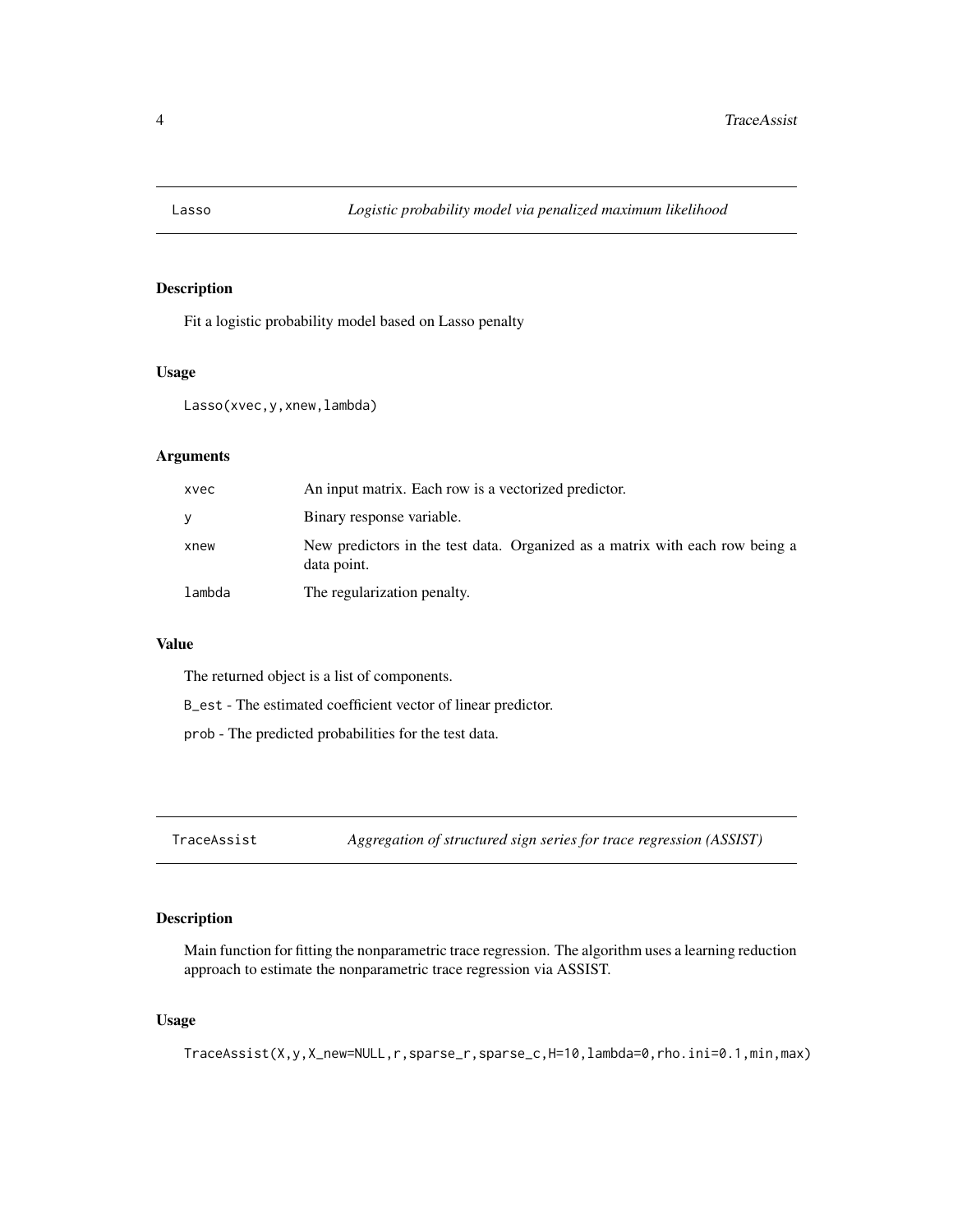#### TraceAssist 5

#### **Arguments**

| X        | A list of matrix-valued predictors.                                                                      |
|----------|----------------------------------------------------------------------------------------------------------|
| У        | A vector of response variables.                                                                          |
| $X_new$  | A list of new matrices in the test data. $X_{new} = NULL$ returns fitted values in the<br>training data. |
| r        | The rank of sign representable function to be fitted.                                                    |
| sparse_r | The number of zero rows in coefficient matrix.                                                           |
| sparse_c | The number of zero columns in coefficient matrix.                                                        |
| H        | Resoution parameter that controls the number of classifiers to aggregate.                                |
| lambda   | Lagrangian multiplier.                                                                                   |
| rho.ini  | Initial step size.                                                                                       |
| min      | Minimum value of the response variables                                                                  |
| max      | Maximum value of the response variables.                                                                 |

#### Value

The returned object is a list of components.

B\_est - An array that collects a series of coefficient matrices for the classifiers used in the algorithm.

fitted - The predicted responses in the test data.

sign\_fitted - A matrix that collects a series of predicted signs for the classifiers used in the algorithm.

#### References

Lee, C., Li, L., Zhang, H., and Wang, M. (2021). Nonparametric Trace Regression via Sign Series Representation. *arXiv preprint arXiv:2105.01783*.

#### Examples

```
######### Generate matrices in the training data ################
X = list()for(i in 1:10){
X[[i]] = matrix(runif(4, -1, 1), nrow = 2, ncol = 2)}
######### Generate coefficient matrix ###########################
B = runif(2,-1,1)%*%t(runif(2,-1,1))
######### Generate response variables ###########################
y = NULL; signal = NULL
for(i in 1:10){
signal = c(signal,sum(X[[i]]*B))
y = c(y, sum(X[[i]]*B) + rnorm(1, sd = 0.1))}
```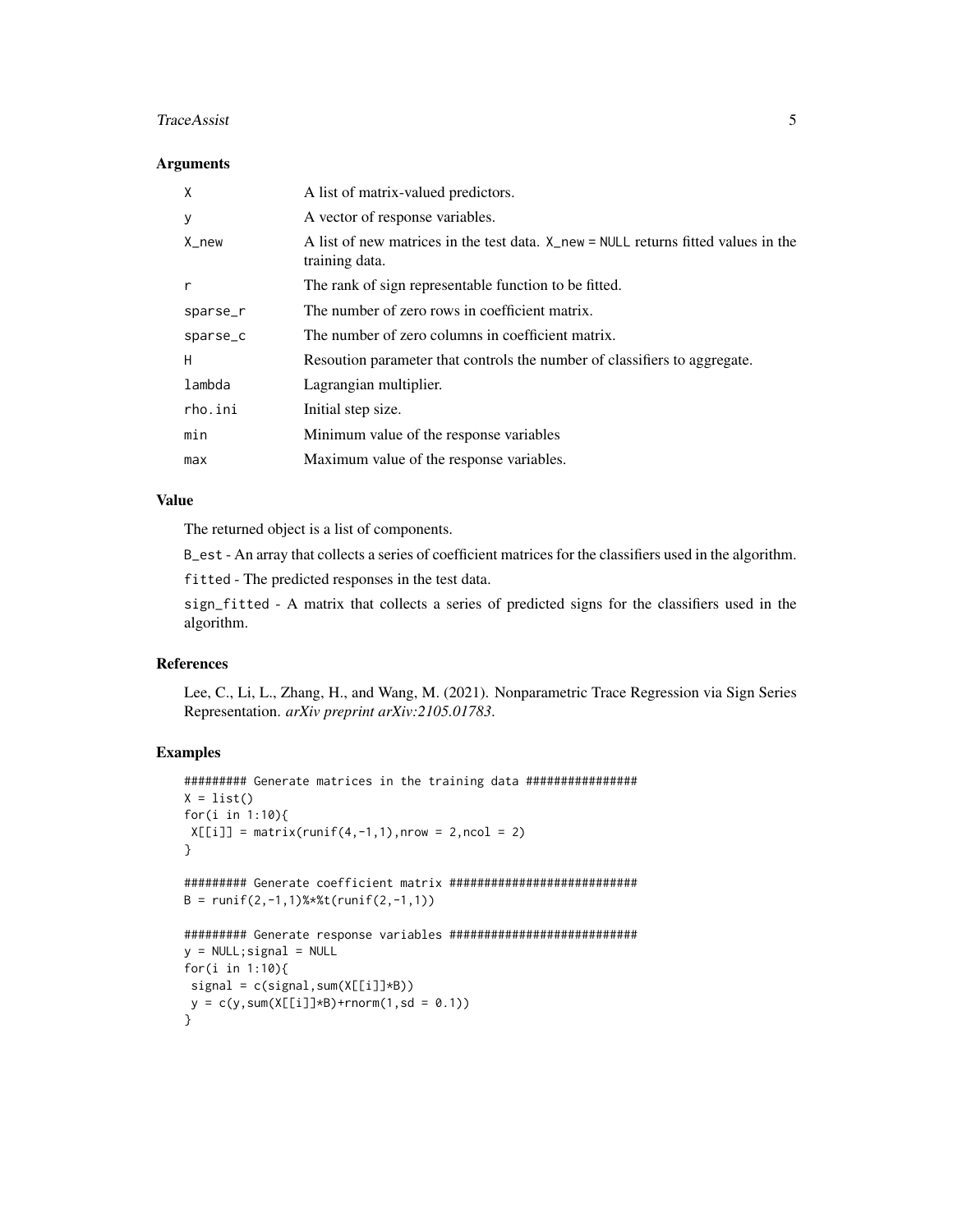```
######### Run ASSIST ############################################
res =TraceAssist(X,y,r = 1,sparse_r = 0,sparse_c = 0,min = min(y),max = max(y))
mean(abs(res$fitted-signal))
######### Generate new matrices in the test data ################
X_new = list()for(i in 1:10){
 X_new[[i]] = matrix(runif(4,-1,1),nrow = 2,ncol = 2)}
######### Generate response variables from X_new ################
y_new = NULL
for(i in 1:10){
 y_new = c(y_new,sum(X_new[[i]]*B))
}
######### Run ASSIST #############################################
res =TraceAssist(X,y,X_new,r = 1,sparse_r = 0,sparse_c = 0,min = min(y),max = max(y))
mean(abs(res$fitted-y_new))
```